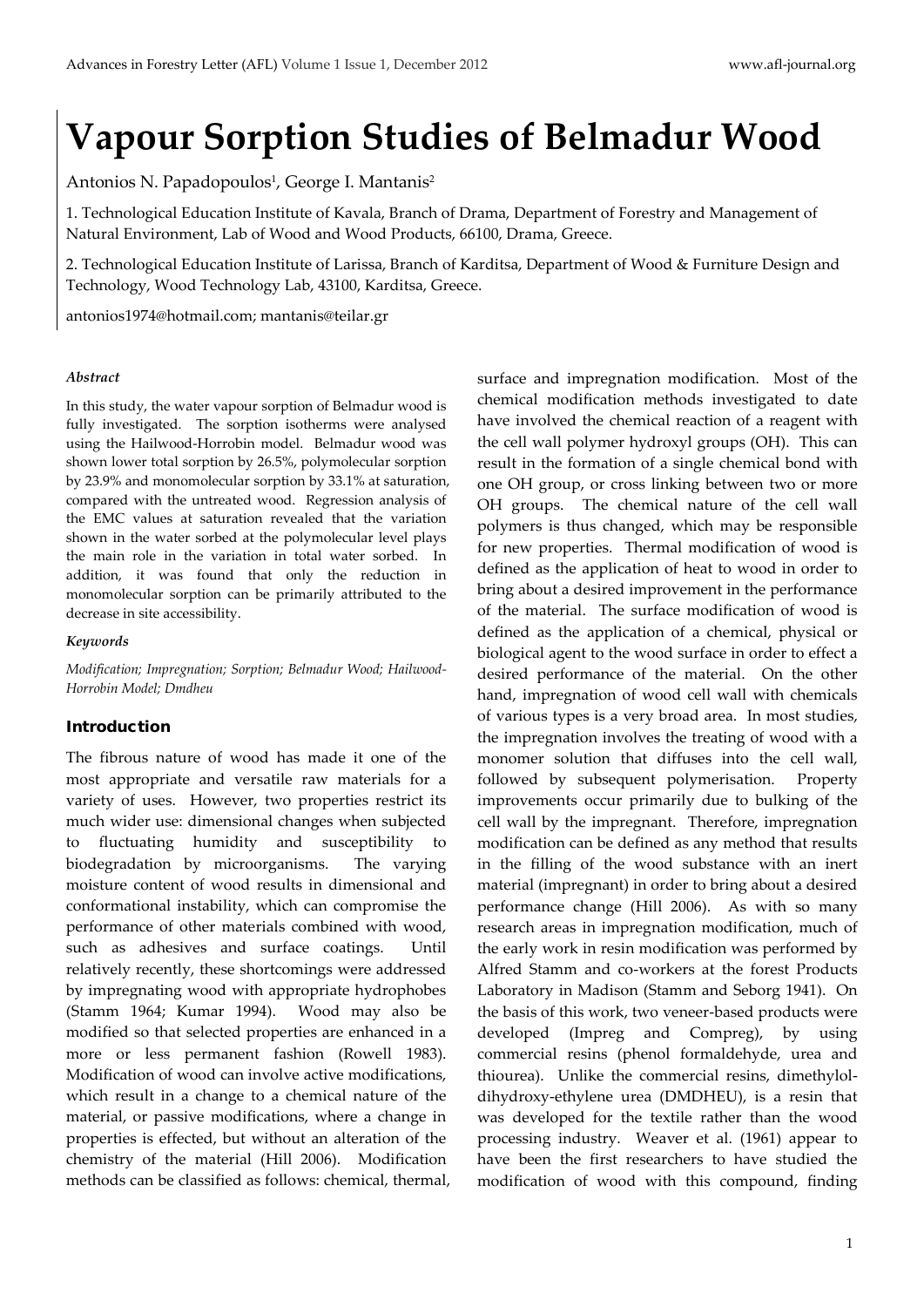rather poor dimensional stabilisation. Nicholas and Williams (1987) studied the use of DMDHEU to improve the dimensional stability of wood. They investigated the effect of different curing agents and temperatures upon the dimensional and strength properties of wood specimens. In most cases, although treatments imparted varying degrees of dimensional stability, there was a large reduction in modulus of rupture. Militz (1993) tested beech wood treated with DMDHEU and evaluated the effectiveness of a variety of commercial catalysts. It was found that temperatures of  $100^{\circ}$ C were necessary for the effective curing of the resin. The ASE value (anti-shrink afficiency) was 75%.

A commercial technology, based on the impregnation modification of wood, is the Belmadur technology. Belmadur technology is claimed to be an innovative modification process under which the wood is impregnated under pressure and cross-linked by curing. The technology is based on very simple process steps. The first stage consists of penetrating the wood with a proprietary DMDHEU solution, that is, an aqueous solution of a cross-linking agent (Militz 1993). The air is removed from the cell structure by applying a vacuum to ensure that the cross-linking agent can reach the innermost cells when the solution is applied under pressure. The next stage consists of drying the impregnated wood at a temperature of more than  $100^{\circ}$ C. This causes the cross-linking agent molecules to cure by polycondensation and water is released (Krause and Militz 2009). The purpose of this paper is to investigate the water vapour sorption of Belmadur wood. Several models for fitting sorption isotherms to empirical data have been proposed. One such model is that introduced by Hailwood and Horrobin (1946). Due to the close fit found when the Hailwood-Horrobin (H-H) single-hydrate model has been applied to equilibrium moisture data for wood (Spalt 1958; Simpson 1980) and for chemically modified wood with linear chain carboxylic acid anhydride reagents (Papadopoulos and Hill 2003), this model was also used in this study. A further advantage of the model is the ease with which the total water sorbed can be attributed to monomolecular and polymolecular sorption. This is potentially of great use when assessing and comparing wood treated with a variety of chemicals. Furthermore, the H-H model does not require any assumptions to be made regarding the nature of the geometry of the micropores within the cell wall.

## Materials and Methods

## *Belmadur wood samples*

The wood samples used in this work were supplied by the company Method SA (Trikala, Greece) which uses three-layer laminated Belmadur pine wood for the production of window frames. Method SA imports Belmadur wood from the industry Adolf Münchinger GmbH & Co. KG (Leutershausen, Germany), which has the use rights of the technology. The three-layer laminated samples were consisted from the outer wood layer which was treated Belmadur and two inner layers of untreated pine wood. Wood samples of Belmadur and untreated Scots pine wood (*Pinus sylvestris* L) with air dry densities of 0.560 and 0.480 g/cm3 respectively, were used in this study, as supplied with no further treatment.

## *Determination of moisture sorption isotherms*

The method for controlling the relative humidity (RH) as described by Stamm (1964), has been widely used and was selected for being simple, economical and reasonably precise. Test samples of dimension 20 mm  $x$  20 mm  $x$  10 mm (radial x tangential x longitudinal) were kept above saturated solutions of various salts in containers stored in a controlled temperature room set at 20 $\degree$ C (variation +/- 1 $\degree$ C). Pure water results in the saturated vapour pressure corresponding to 100% RH. The addition of a solute to water reduces its vapour pressure in proportion to its mole fraction in the case of diluted solutions. When a saturated solution at a controlled temperature is used, a constant RH is maintained (Siau 1984).

Six salts were chosen and these are listed in Table 1, along with the RH of the atmosphere above each saturated solution at 20°C (according to Kaye and Laby 1973). They were chosen on the basis of giving minimum RH variation with changes in the temperature (Stamm 1964). Data published by Kaye and Laby (1973) show the equilibrium RH above saturated solutions of these salts to be insensitive to any variation in temperature expected in the controlled temperature room (a variation around 20 $\mathrm{^{\circ}C}$  of +/-5 $\mathrm{^{\circ}C}$ causing a maximum variation of  $+/$ - 1% RH). Excess salt was always present within each solution to ensure saturation was maintained. The solution and air in the container were agitated by bubbling air through the solution.

The oven dry wood samples were placed in the containers above saturated salt solutions. They were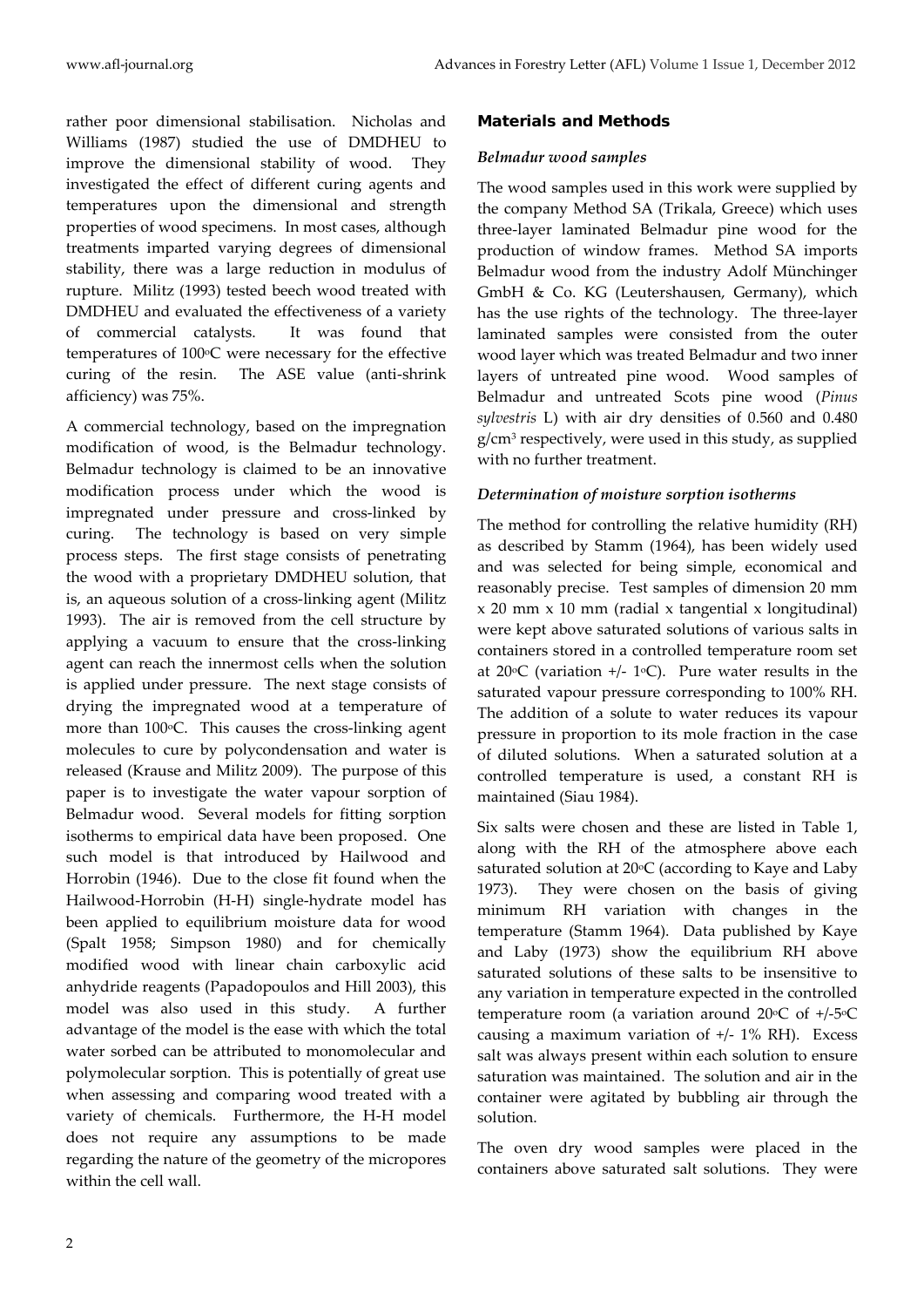left to equilibrate for 4 weeks and then weighed once a week, using a four-place analytical balance until it became obvious that no significant weight change had occurred since the last weight was recorded and equilibrium moisture content (EMC) had been attained.

#### Results and Discussion

#### *Isotherm fitting*

The mean (average values obtained from ten replicate samples) moisture contents at each RH of various modified woods are given in Table 2. To the experimental mean values, the H-H (1946) adsorption equation was applied. The adsorption equation is defined as follows:

$$
h/M = A + Bh - Ch^2,\tag{1}
$$

where:

$$
A = \frac{W}{18} \left[ \frac{1}{K_2(K_1 + 1)} \right]
$$
 (2)

$$
B = \left(\frac{W}{1,800}\right) \left[\frac{K_1 - 1}{K_1 + 1}\right]
$$
 (3)

$$
C = \left(\frac{W}{180,000}\right) \left[\frac{K_1 K_2}{K_1 + 1}\right]
$$
\n(4)

*h*  $(\%)$  is RH, *M*  $(\%)$  is moisture content,  $K_1$  is the equilibrium constant where the hydrate is formed from dissolved water and dry wood, *K2* is the equilibrium constant between dissolved water and water vapour and *W* is the molecular weight of dry wood polymer per mole of water sorption sites. The H-H model divides total moisture sorbed into its monomolecular and polymolecular components. The equation for the model is as follows:

$$
M = M_h + M_d
$$
  
=  $\frac{1,800}{W} \left( \frac{K_1 K_2 h}{100 + K_1 K_2 h} \right) + \frac{1,800}{W} \left( \frac{K_2 h}{100 - K_2 h} \right)$  (5)

Where:

*M* is the wood moisture content in equilibrium with *h*, *Mh* is the moisture content relating to the hydrate water (monomolecular sorption), *Md* is the moisture content relating to the dissolved water (polymolecular sorption).

From Equation 1, it can be seen that the H-H theory predicts a parabolic relationship between the ratio *h*/*M* and *h*. The constants *A*, *B* and *C* are obtained from the fitting parameters of the second order polynomial. From these parameters the values of *K*1, *K*<sup>2</sup> and *W* can be calculated as follows:

$$
K_1 = 1 + \frac{B^2 + \sqrt{B^2 + 4AC}}{2AC}
$$
 (6)

$$
K_2 = \frac{200C}{B + \sqrt{B^2 + 4AC}}
$$
 (7)

$$
W = 1800 \left( \frac{4AC + B^2 + B\sqrt{B^2 + 4AC}}{B + \sqrt{B^2 + 4AC}} \right)
$$
 (8)

The values of  $A$ ,  $B$ ,  $C$ , coefficient of determination  $(R^2)$ , *K1*, *K*<sup>2</sup> and *W* of various both treated and untreated wood are presented in Table 3. The degree of fit, as measured by the coefficient of determination  $(R^2)$  is remarkably high, considering the complexity of the matrix of data, where wood samples were chemically modified at several levels of reaction with different anhydrides. The  $\mathbb{R}^2$  values indicating good fit to the experimental results.

The physical constants *K1, K2, W* obtained were found to be in good agreement with those previously reported by Spalt (1958); Wangaard and Granados (1967) for unmodified wood and by Spalt (1958) and Papadopoulos and Hill (2003) for acetylated wood. The *W* value for Belmadur wood (463.7) was remarkably higher than the *W* value for untreated wood (270.3) indicating that a proportion of sites are made unavailable for water sorption.

As defined above, the constant *K2* expresses the activity of dissolved water per unit relative vapour pressure. According to Okoh and Skaar (1980), its value should be unity if it has the same activity as liquid water. The *K2* values were 0.72 and 0.75 for untreated and Belmadur wood respectively, indicating that the dissolved water shows a lower activity than the liquid water. This suggests that the freedom of motion of water in the cell wall micropores (dissolved water) is not the same as that in liquid water.

#### *Applicability of the H-H model*

Adsorption isotherms are shown in Figure 1. Equilibrium moisture content of Belmadur wood was reduced at all relative humidities compared to the untreated wood, indicating a reduction in the hygroscopicity of wood. The adsorded water was then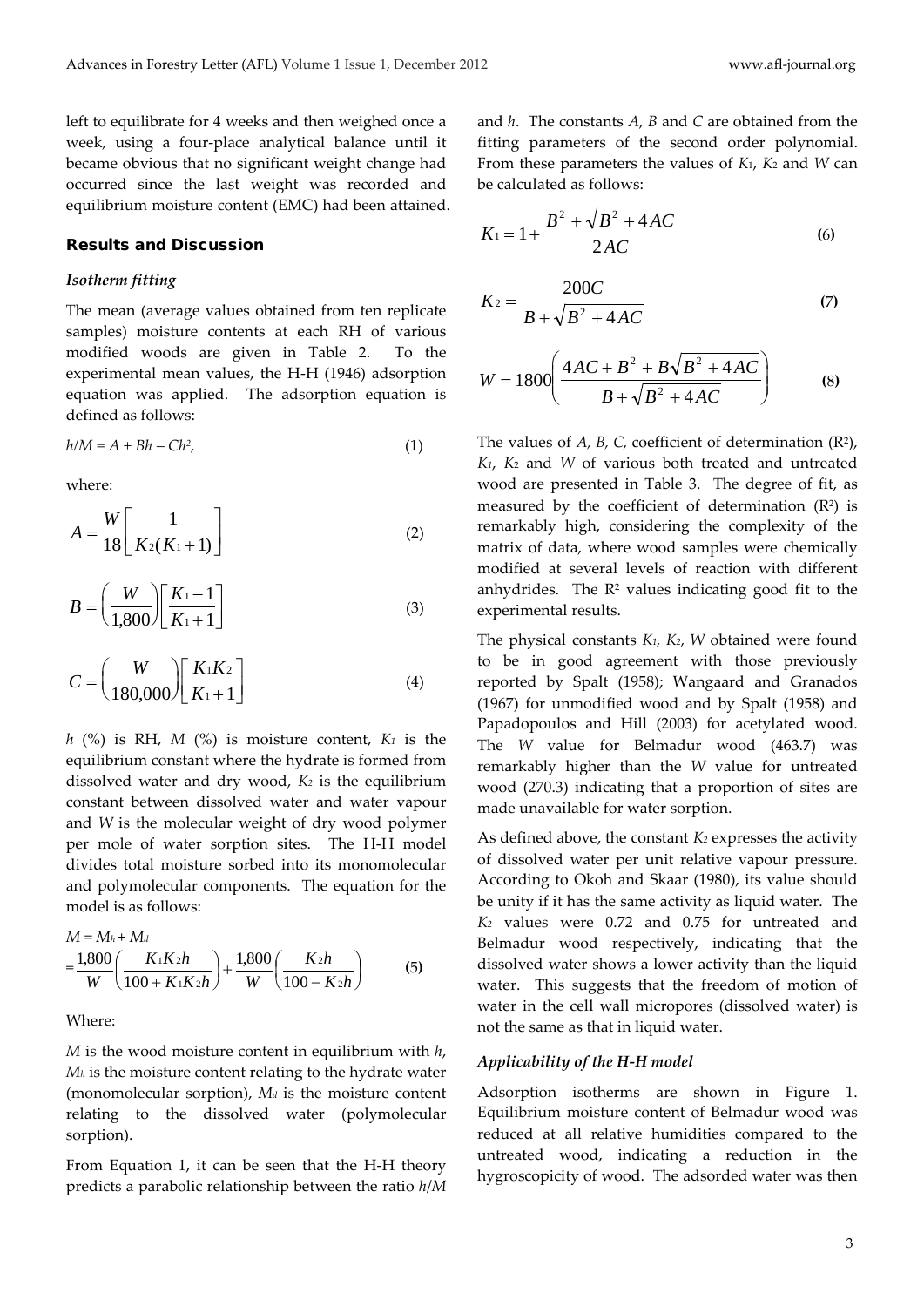separated into hydrate water relating to monomolecular sorption and into dissolved water relating to polymolecular sorption. The isotherms for monomolecular and polymolecular adsorption are plotted in Figures 2 and 3, indicating a reduction in the hygroscopicity of wood at both monomolecular and polymolecular level.

Table 4, presents the reduction in the hygroscopicity at saturation. It can be seen that Belmadur wood was shown lower total sorption by 26.5%, polymolecular sorption by 23.9% and monomolecular sorption by 33.1% at saturation, compared with the untreated wood.

## *Mechanisms of reduction*

The relation between total sorption and the ways in which it is held within the cell walls at saturation was verified by regression analysis of the EMC values at saturation for Belmadur wood. The results of this analysis which are presented in the upper part of Table 5, show clearly that the variation in total water sorbed is dependent on both monomolecular and polymolecular sorption. However, the higher F-ratios and  $\mathbb{R}^2$  values shown by the relationship between polymolecular and total sorption indicate that the variation shown in the water sorbed at the polymolecular level plays the main role in the variation in total water sorbed. This observation is in line with that made by Martins (1992) in wood modified with monofunctional isocyanates, and by Papadopoulos and Hill (2003) in wood modified with linear chain carboxylic acid anhydrides.

It is of interest at this point to assess how the decrease in site accessibility and the increasing volume of adducts in the cell wall (an expression of the degree of bulking) affect both total, monomolecular and polymolecular sorption. In the Hailwood-Horrobin model, W is the molecular weight of the sorptive substance associated with one mole of water in hydrate form at saturation. Accordingly, sorption site accessibility decreases with increasing W values. The higher W value of Belmadur wood (463.7, see Table 3) indicate that the availability of bonding sites is progressively reduced, resulting in decreasing monomolecular sorption. This is because the proportion of sorption sites also increases and therefore less free hydroxyl sites are left available for hydrogen bonding to water molecules. Additionally both polymolecular and total sorption are reduced. The presence of the adducts not only reduces monomolecular sorption by decreasing site

accessibility as discussed above, but also causes a great degree of bulking in the wood cell wall. Therefore, the reduction in site accessibility is accompanied by cell wall bulking. Thus, regression analysis of the of the EMC values at saturation was carried out in order to assess the effect of decreasing site accessibility (expressed as W) in the cell wall upon the total, polymolecular and monomolecular sorption.

The results of the analysis, which are presented in the lower part of Table 5, show that the decrease in site accessibility is dependent on both monomolecular, polymolecular and total sorption. However, better correlation for W is found when this factor is related to monomolecular sorption. This is indicated by the higher F-ratios and  $R^2$  values in all relationships considered. It seems therefore, that only the reduction in monomolecular sorption can be primarily attributed to the decrease in site accessibility.

# **Conclusions**

In this study, the water vapour sorption of Belmadur wood is fully investigated. The sorption isotherms were analysed using the Hailwood-Horrobin model. Belmadur wood was shown lower total sorption by 26.5%, polymolecular sorption by 23.9% and monomolecular sorption by 33.1% at saturation, compared with the untreated wood. Regression analysis of the EMC values at saturation revealed that the variation shown in the water sorbed at the polymolecular level plays the main role in the variation in total water sorbed. In addition, it was found that only the reduction in monomolecular sorption can be primarily attributed to the decrease in site accessibility.

## ACKNOWLEDGEMENTS

The authors would like to thank the industrial company Method SA (Trikala, Greece) for the kind supply of wood samples used and for funding this work (project no. 3781, Research Committee, TEI of Larissa). The technical assistance of Dr. Charalambos Lykidis and Mr. Kostas Ninikas of TEI Larissa during the project is acknowledged.

# **REFERENCES**

**Hailwood, A.; Horrobin, S. 1946.** Absorption of water by polymers: Analysis in terms of a simple model. *Transactions of the Faraday Society* 42B, 84-102.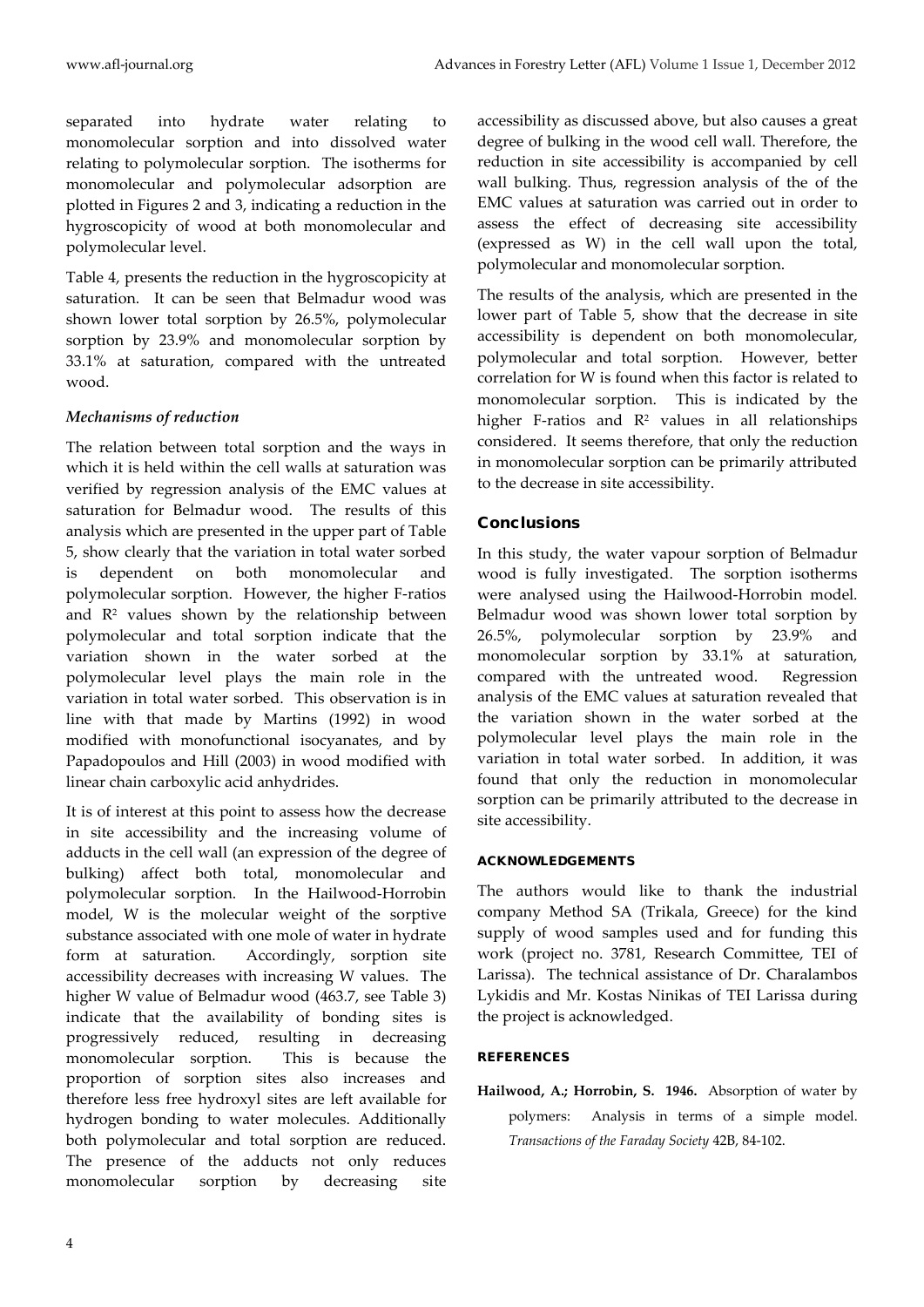- **Hill, C.A.S. 2006**. Wood modification chemical, thermal and other processes. John Wiley and Sons Ltd., West Sussex, UK.
- **Kaye, G.W.C.; Laby, T.H. 1966.** Tables of physical and chemical constants and some mathematical functions. Longmans, London.
- **Krause, A.; Militz, H. 2009** . Process for improving the durability, dimensional stability and surface hardness of a wood body. U.S. Patent no. 7,595,116 B2.
- **Kumar, S. 1994.** Chemical modification of wood. *Wood and Fiber Science* 26:270-280.
- **Militz, H. 1993.** Treatment of timber with water soluble dimethylol resin to improve their dimensional stability and durability. *Wood Science and Technology* 27:347-355.
- **Nicholas, D.D.; Williams, A.D. 1987.** Dimensional stabilisation of wood with dimethylol compounds. *International Research Group on Wood Preservation*, Doc No. IRG/WP 3412.
- **Okoh, K.I.A.; Skaar, C. 1980.** Moisture sorption isotherms of the wood and inner bark of the southern U.S hardwoods. *Wood and Fiber Science* 12(2): 98-111.
- **Papadopoulos, A.N.; Hill, C.A.S. 2003.** The sorption of water vapour by anhydride modified softwood. *Wood Science and Technology* 37:221-231.
- **Rowell, R.M. 1983.** Chemical modification of wood. *Forest Products Abstracts* 6:366-382.
- **Siau, J.F.** 1984. Transport processes in wood. Springer-Verlag, Berlin.
- **Simpson, W. 1980.** Sorption theories applied to wood. *Wood and Fiber* 12:183-195/
- **Spalt, H.A. 1958.** The fundamentals of water vapour sorption by wood. *Forest Products Journal* 8:288-295.
- **Stamm, A.J. 1964.** Wood and Cellulose Science. Ronald Press Co, New York.
- **Stamm, A.J.; and Seborg, R.M. 1941.** Resin-treated compressed wood. *Transactions of the American Institute of Chemical Engineers* 37:385-397.
- **Wangaard, F.F.; Granados, L.L. 1967.** The effect of extractives on water-vapour sorption by wood. *Wood Science and Technology* 1:253-277*.*
- **Weaver, J.W.; Nielson, J.F.; Goldstein I.S. 1960.**  Dimensional stabilisation of wood with aldehydes and related compounds. *Forest Products Journal* 10:306-310.

TABLE 1 SATURATED SALT SOLUTIONS USED AND THEIR RESULTANT RELATIVE HUMIDITIES AT 20 0C

| Salt                                     | $RH$ $(\%)$ |
|------------------------------------------|-------------|
| Potassium nitrate (KNO <sub>3</sub> )    | 93          |
| Sodium chloride (NaCl)                   | 76          |
| Sodium dichromate (Na2Cr2O7)             | 55          |
| Potassium carbonate $(K_2CO_3)$          | 44          |
| Potassium acetate (CH <sub>3</sub> COOK) | 23          |
| Lithium chloride (LiCl)                  | 12          |

TABLE 2 MEAN VALUES FOR EXPERIMENTALLY DERIVED EMC'S AT VARIOUS LEVELS OF RH FOR THE UNTREATED AND BELMADUR WOOD. (STANDARD DEVIATION IN PARENTHESES)

| $EMC$ $\left(\% \right)$ |           |            |           |           |            |            |
|--------------------------|-----------|------------|-----------|-----------|------------|------------|
| Wood                     | 12        | 23         | 44        | 55        | 76         | 93         |
| Untreated                | 2.33(.05) | 4.19(0.09) | 7.02(.02) | 8.38(.09) | 12.68(0.1) | 18.95(0.2) |
| Belmadur                 | 1.45(.04) | 2.36(.08)  | 4.29(.08) | 5.11(.1)  | 7.85(.09)  | 12.01(0.1) |

TABLE 3 FITTED AND PHYSICAL CONSTANTS CALCULATED FOR THE HAILWOOD–HORROBIN ADSORPTION ISOTHERMS

| Wood      |      | В     |       | $K_1$ | K <sub>2</sub> | W     | R <sup>2</sup> |
|-----------|------|-------|-------|-------|----------------|-------|----------------|
| Untreated | 4.03 | 9.17  | 8.78  | 4.13  | 0.72           | 270.3 | 0.95           |
| Belmadur  | 6.72 | 15.64 | 15.59 | 4.09  | 0.75           | 463.7 | 0.96           |